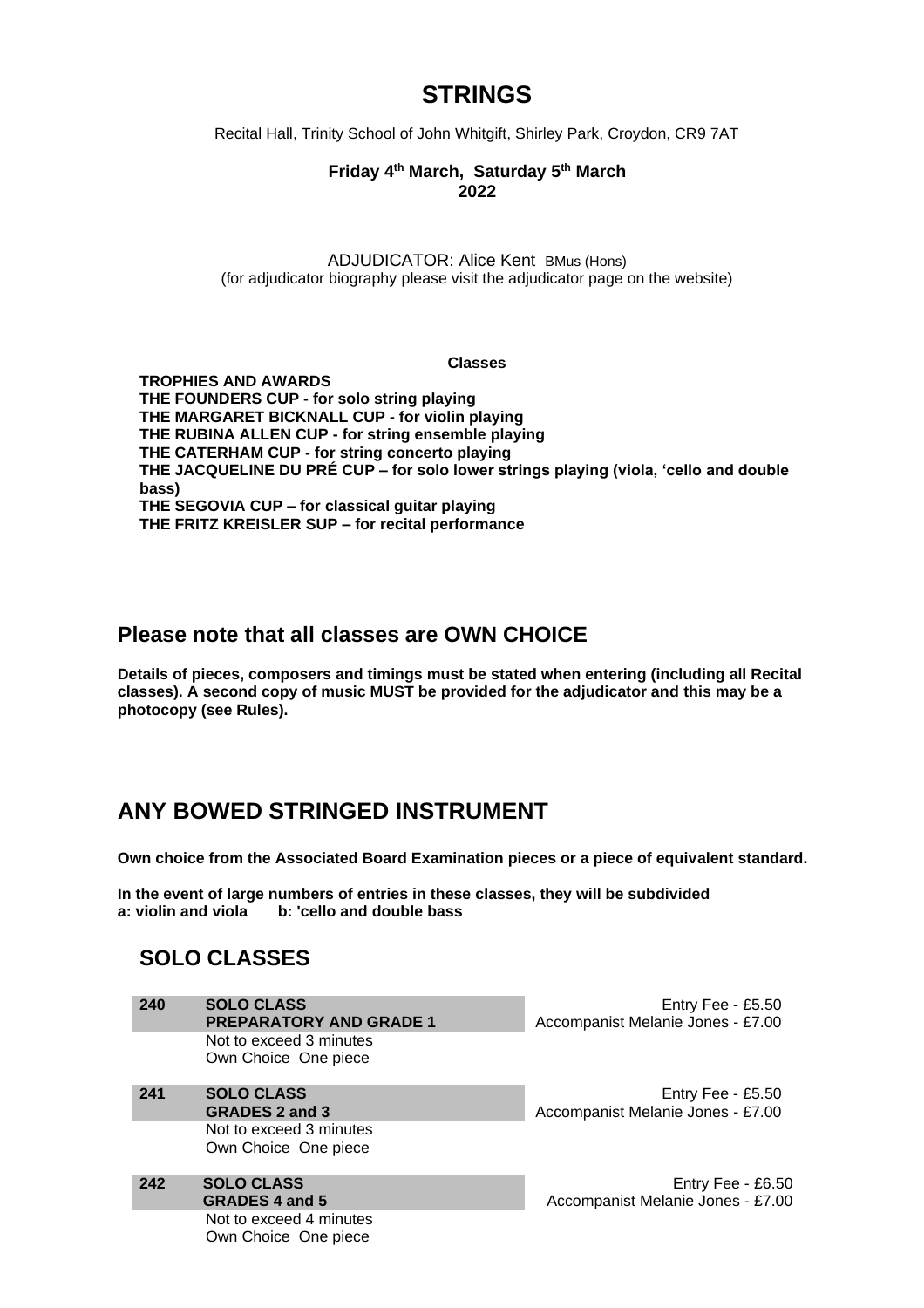| 243                 | <b>SOLO CLASS</b><br><b>GRADES 6 and 7</b>                                                                                                                                 | Entry Fee - £6.50<br>Accompanist Melanie Jones - £7.00 |  |  |
|---------------------|----------------------------------------------------------------------------------------------------------------------------------------------------------------------------|--------------------------------------------------------|--|--|
|                     | Not to exceed 6 minutes<br>Own Choice One piece                                                                                                                            |                                                        |  |  |
| 244                 | <b>SOLO CLASS</b><br><b>GRADE 8 and above</b>                                                                                                                              | Entry Fee - £7.50<br>Accompanist Melanie Jones - £7.00 |  |  |
|                     | Not to exceed 8 minutes<br>Own Choice One piece                                                                                                                            |                                                        |  |  |
| 245                 | <b>SOLO CLASS</b><br><b>BAROQUE SONATA</b><br>Any age                                                                                                                      | Entry Fee - £7.50<br>Accompanist Melanie Jones - £8.00 |  |  |
|                     | Not to exceed 10 minutes<br>One or two movements from any Sonata or Suite written between 1650 and 1750<br>(accompanied or unaccompanied)                                  |                                                        |  |  |
| 246                 | <b>SOLO CLASS</b><br><b>STRING SONATA</b><br>Any age                                                                                                                       | Entry Fee - £7.50<br>Accompanist Melanie Jones - £8.00 |  |  |
|                     | Not to exceed 10 minutes<br>Any movement from a Sonata written after 1750                                                                                                  |                                                        |  |  |
| 247                 | <b>SOLO CLASS</b><br><b>NOVICE CLASS</b><br>Any age                                                                                                                        | Entry Fee - £5.50<br>Accompanist Melanie Jones - £7.00 |  |  |
|                     | Not to exceed 3 minutes<br>Own Choice One or two pieces<br>For competitors who have been learning for up to one year. (A pre-preparatory level<br>eg: open strings pieces) |                                                        |  |  |
| <b>OPEN CLASSES</b> |                                                                                                                                                                            |                                                        |  |  |
|                     |                                                                                                                                                                            |                                                        |  |  |
| 248                 | <b>OPEN CLASS</b><br>7 years and under<br>Not to exceed 3 minutes                                                                                                          | Entry Fee - £5.50<br>Accompanist Melanie Jones - £7.00 |  |  |
|                     | Own Choice One or two short pieces                                                                                                                                         |                                                        |  |  |
| 249                 | <b>OPEN CLASS</b><br>8 and 9 years                                                                                                                                         | Entry Fee - £5.50<br>Accompanist Melanie Jones - £7.00 |  |  |
|                     | Not to exceed 3 minutes<br>Own Choice One or two short pieces                                                                                                              |                                                        |  |  |
| 250                 | <b>OPEN CLASS</b><br>10 and 11 years                                                                                                                                       | Entry Fee - £6.50<br>Accompanist Melanie Jones - £7.00 |  |  |
|                     | Not to exceed 4 minutes<br>Own Choice One piece                                                                                                                            |                                                        |  |  |
| 251                 | <b>OPEN CLASS</b><br>12 and 13 years                                                                                                                                       | Entry Fee - £6.50<br>Accompanist Melanie Jones - 7.00  |  |  |
|                     | Not to exceed 4 minutes<br>Own Choice One piece                                                                                                                            |                                                        |  |  |
| 252                 | <b>OPEN CLASS</b><br>14 to 16 years                                                                                                                                        | Entry Fee - £7.50<br>Accompanist Melanie Jones - £7.00 |  |  |
|                     | Not to exceed 7 minutes<br>Own Choice One piece                                                                                                                            |                                                        |  |  |
| 253                 | <b>OPEN CLASS</b><br>17 years and over<br>Not to exceed 8 minutes                                                                                                          | Entry Fee - £8.50<br>Accompanist Melanie Jones - £7.00 |  |  |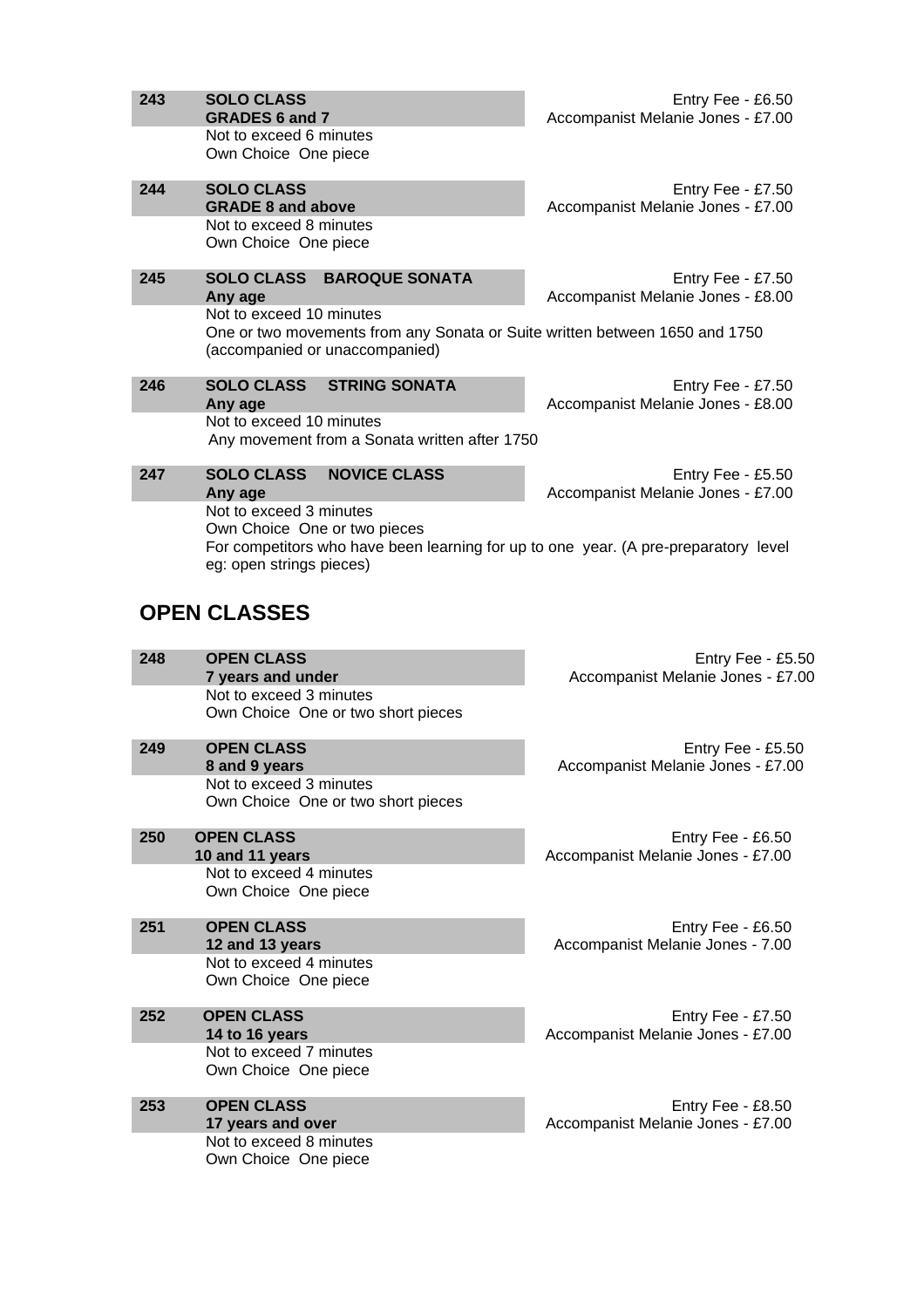## **CHAMBER MUSIC**

### **DUET CLASSES (including guitar) Any two stringed instruments accompanied or unaccompanied**

| 254 | <b>DUET CLASS</b><br>12 years and under                                | Entry Fee - £6.50<br>Accompanist Melanie Jones - £7.00 |
|-----|------------------------------------------------------------------------|--------------------------------------------------------|
|     | Not to exceed 4 minutes<br>One or two pieces                           |                                                        |
|     |                                                                        |                                                        |
| 255 | <b>DUET CLASS</b><br>13 to 16 years                                    | Entry Fee - £7.50<br>Accompanist Melanie Jones - £7.00 |
|     | Not to exceed 5 minutes<br>One or two pieces                           |                                                        |
|     |                                                                        |                                                        |
| 256 | <b>DUET CLASS</b><br>Any age                                           | Entry Fee - £8.50<br>Accompanist Melanie Jones - £7.00 |
|     | Not to exceed 6 minutes                                                |                                                        |
|     | One or two pieces.                                                     |                                                        |
|     | <b>ENSEMBLE CHAMBER GROUPS (including guitar)</b>                      |                                                        |
|     | three to eight players                                                 |                                                        |
|     | One of the instruments may be a piano                                  |                                                        |
| 257 | <b>CHAMBER GROUP</b>                                                   | Entry Fee - £10.50                                     |
|     | 12 years and under                                                     |                                                        |
|     | Not to exceed 10 minutes<br>Own Choice                                 |                                                        |
|     | One or more pieces allowed                                             |                                                        |
| 258 | <b>CHAMBER GROUP</b>                                                   | Entry Fee - £10.50                                     |
|     | 16 years and under<br>Not to exceed 10 minutes                         |                                                        |
|     | Own Choice<br>One or more pieces allowed                               |                                                        |
|     |                                                                        |                                                        |
| 259 | <b>CHAMBER GROUP</b><br>Any age                                        | Entry Fee - £11.50                                     |
|     | Not to exceed 12 minutes<br>Own Choice                                 |                                                        |
|     | One or more pieces allowed                                             |                                                        |
|     |                                                                        |                                                        |
|     | <b>RECITAL CLASSES (including guitar)</b>                              |                                                        |
| 260 | <b>PRELIMINARY RECITAL CLASS</b>                                       | Entry Fee - £6.50                                      |
|     | <b>Approximately Preparatory to GRADE 2</b><br>Not to exceed 4 minutes | Accompanist Melanie Jones - £8.00                      |
|     | Two pieces                                                             |                                                        |
| 261 | <b>JUNIOR RECITAL CLASS</b>                                            | Entry Fee - £7.50                                      |
|     | <b>Approximately GRADE 3 to 4</b><br>Not to exceed 6 minutes           | Accompanist Melanie Jones - £8.00                      |
|     | Two pieces                                                             |                                                        |
| 262 | <b>INTERMEDIATE RECITAL CLASS</b>                                      | Entry Fee - £10.50                                     |
|     | <b>Approximately GRADE 5 to 7</b><br>Not to exceed 10 minutes          | Accompanist Melanie Jones - £8.00                      |
|     | Two pieces                                                             |                                                        |
| 263 | <b>ADVANCED RECITAL CLASS</b>                                          | Entry Fee - £13.50                                     |
|     | <b>GRADE 8 and Diploma levels</b><br>Not to exceed 20 minutes.         | Accompanist Melanie Jones - £9.00                      |
|     | Two or three pieces of contrasting styles and periods                  |                                                        |